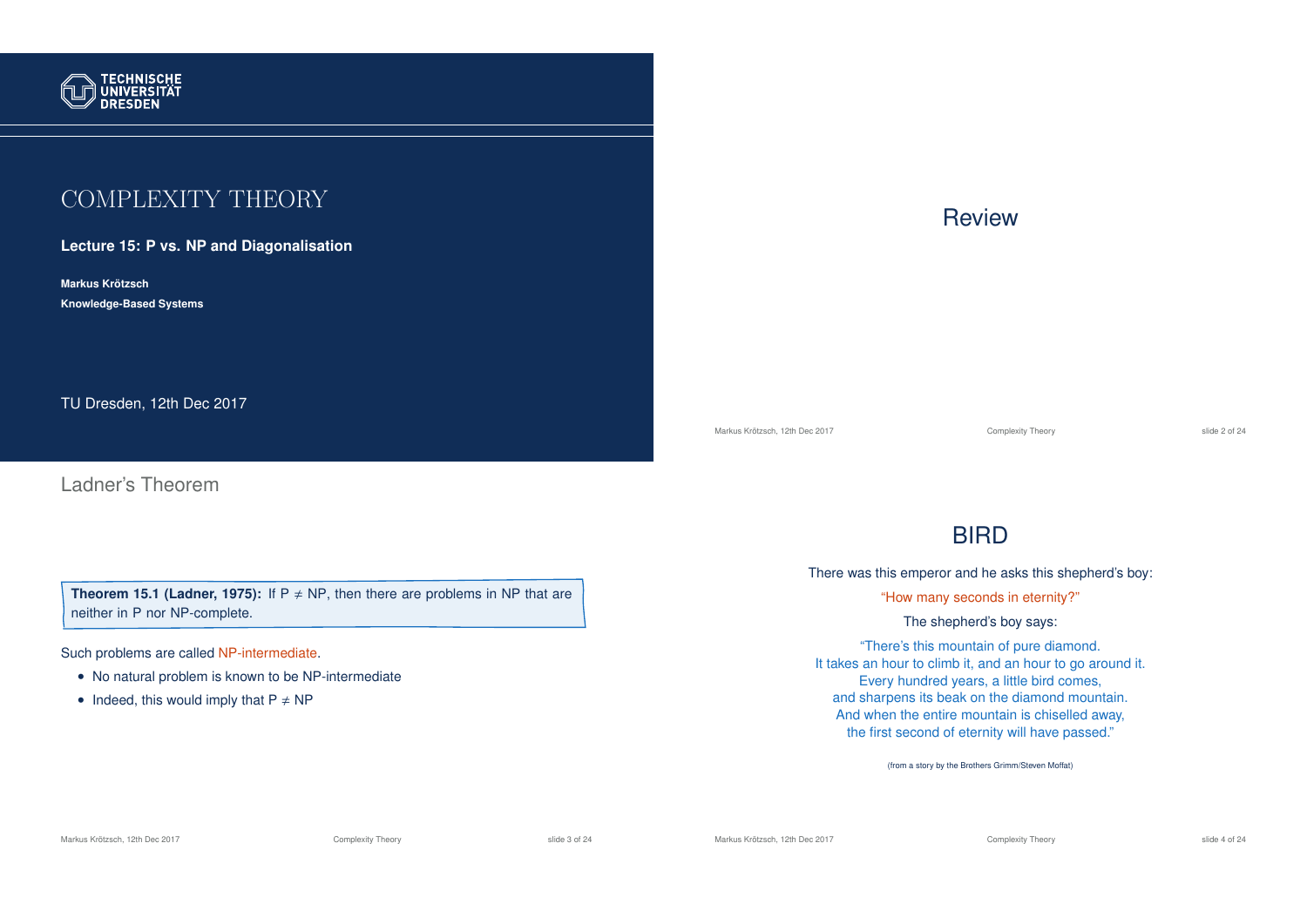## Lazy diagonalisation

### A powerful proof idea:

- Don't try to construct a diagonalisation that tries to flip the behaviour for a TM M*<sup>i</sup>* that is given in the input
- Rather, for each  $\mathcal{M}_i$  that you want to be different from, keep on behaving "sufficiently different" for a large range of inputs – until the inputs given are big enough to detect a difference with M*<sup>i</sup>* (on much smaller inputs)
- To know which  $M_i$  we are working on, simply recompute  $f(0), f(1), \ldots$  as far as possible in each step

#### **We observed:**

- Progress is really slow with this method.
- However, it does not matter how inefficient the actual computations are internally. Lazy diagonalisation has all the time in the world.

(the little bird keeps chiseling away diamond mountains for eternity)

Markus Krötzsch, 12th Dec 2017 **Complexity Theory** Complexity Theory slide 5 of 24

### Intermediate problems between other classes

#### Uwe Schöning established the following interesting generalisation of Ladner's approach:

### **Theorem 15.2 (Schöning 1982):** Consider two classes C<sub>1</sub> and C<sub>2</sub> of decidable languages such that for either class C*k*:

- We can effectively enumerate TMs  $\mathcal{M}_0^k$ ,  $\mathcal{M}_1^k$ , ... such that  $C_k = \{L(\mathcal{M}_i^k) \mid i \ge 0)\}.$
- If **L** ∈ C*<sup>k</sup>* and **L'** differs from **L** on only a finite number of words, then **L'** ∈ C*<sup>k</sup>*

If there are decidable languages  $L_1 \notin C_1$  and  $L_2 \notin C_2$ , then there is a decidable language  $L_d \notin C_1 \cup C_2$ .

Moreover, if  $L_1 \in P$  and  $L_2$  is not trivial (i.e.,  $L_2 \notin \{0, \Sigma^*\}$ ), then  $L_d \leq_p L_2$ .

### This can be used for proving the existence of many other classes of intermediate problems.

The result has an elegant, not very long proof slightly different from our proof of Ladner's theorem, but using related ideas. See Uwe Schöning: A Uniform Approach to Obtain Diagonal Sets in Complexity Classes, Theor. Comput. Sci. 18, 95-103.<br>Markus Krötzsch. 12th Dec 2017 Markus Krötzsch, 12th Dec 2017 **Complexity Theory** Complexity Theory slide 7 of 24

## Schöning's Generalisation

Markus Krötzsch, 12th Dec 2017 **Complexity Theory** Complexity Theory **Complexity Theory** slide 6 of 24

## Example: Ladner's Theorem via Schöning

#### We obtain the previous result as a special case:

**Corollary 15.3:** Consider the classes  $C_1$  = NPC (NP-complete problems) and  $C_2 = P$  of decidable languages. We find that for either class  $C_k$ :

- We can effectively enumerate TMs  $\mathcal{M}_0^k, \mathcal{M}_1^k, \ldots$  such that  $C_k = \{L(\mathcal{M}_i^k) \mid i \ge 0)\}.$
- If **L** ∈ C*<sup>k</sup>* and **L'** differs from **L** on only a finite number of words, then **L'** ∈ C*<sup>k</sup>*

If P  $\neq$  NP, then  $L_1 = \emptyset \notin \text{NPC}$  and  $L_2 = \text{SAT} \notin P$ , hence there is a decidable language **L<sup>d</sup>** < NPC ∪ P.

Moreover, as  $\emptyset \in P$  and **SAT** is not trivial,  $L_d \leq_p S_{AT}$  and hence  $L_d \in NP$ .

#### **Proof:** Most properties are clear. The enumeration of NP-complete languages can be constructed by using ideas we have used to prove Ladner's theorem.

Enumerate all pairs of polytime TMs and polytime reductions, and construct a new machine for each pair: on input *w*, check if he reduction correctly reduces **S**at to the given TM for all inputs up to this length. If yes, behave like the TM; if no, behave like **S**at. Therefore, if a reduction is not working, the resulting machine will be like **S**at in all but a finite number of places.

Markus Krötzsch, 12th Dec 2017 **Complexity Theory** Complexity Theory **Complexity Theory** slide 8 of 24

 $\Box$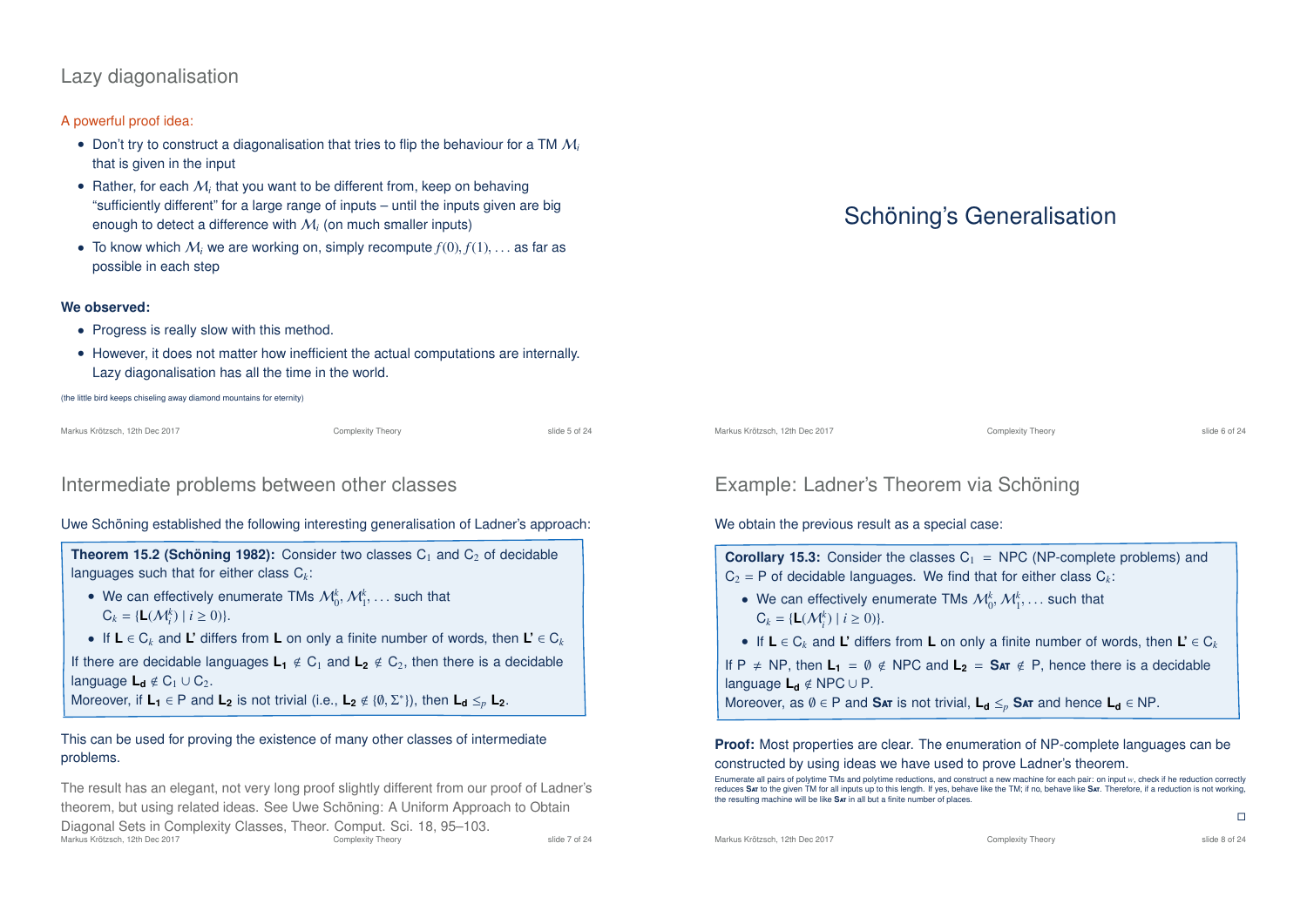## Example: Separating coNP from NPC

We obtain the previous result as a special case:

**Corollary 15.4:** Consider the classes  $C_1$  = NPC (NP-complete problems) and  $C_2$  = coNP of decidable languages. We find that for either class  $C_k$ .

• We can effectively enumerate TMs  $\mathcal{M}_0^k, \mathcal{M}_1^k, \dots$  such that  $C_k = \{L(\mathcal{M}_i^k) \mid i \ge 0)\}.$ 

• If **L** ∈ C*<sup>k</sup>* and **L'** differs from **L** on only a finite number of words, then **L'** ∈ C*<sup>k</sup>* If NP  $\neq$  coNP, then  $L_1 = \emptyset \notin \text{NPC}$  and  $L_2 = \text{SAT} \notin \text{coNP}$ , hence there is a decidable language **L<sup>d</sup>** < NPC ∪ coNP. Moreover, as  $\emptyset \in P$  and Sat is not trivial,  $L_d \leq_p S$ at and hence  $L_d \in NP$ .

In words: There are problems in NP which are not in coNP and yet not NP-complete. This is a stronger statement than Ladner's theorem, but it also uses a stronger assumption (namely that  $NP \neq coNP$ ).

```
Markus Krötzsch, 12th Dec 2017 Complexity Theory slide 9 of 24
```
## Hierarchies of intermediate problems

Another generalisation of Ladner's theorem comes about by applying similar arguments to find problems that are intermediate to, e.g., P and some intermediate problem.

This shows a lot of complicated structure in, e.g., NP:

- We can define classes of mutually ≤*p*-reducible problems (even if not NP-complete), called polynomial many-one degrees
- These classes can be orderd by ≤*<sup>p</sup>* on their representatives

**Fact 15.5:** If  $P \neq NP$ , then the order of polynomial many-one degrees is dense and non-total.

### **Recall:**

Dense: Between any two elements is another one distinct from both Non-total: There are incomparable elements

## Discussion: Schöning's Result

Many further classes of problems could be separated in this way.

The most critical questions for applying the theorem are:

- Can we really effectively enumerate TMs for the respective classes? (this is not trivial and not always true)
- Are the classes really closed under finite variations?
- Under which assumptions can we be sure that  $\mathbf{L}_1 \notin C_1$  and  $\mathbf{L}_2 \notin C_2$ ?

Markus Krötzsch, 12th Dec 2017 Complexity Theory slide 10 of 24

## The Limits of Diagonalisation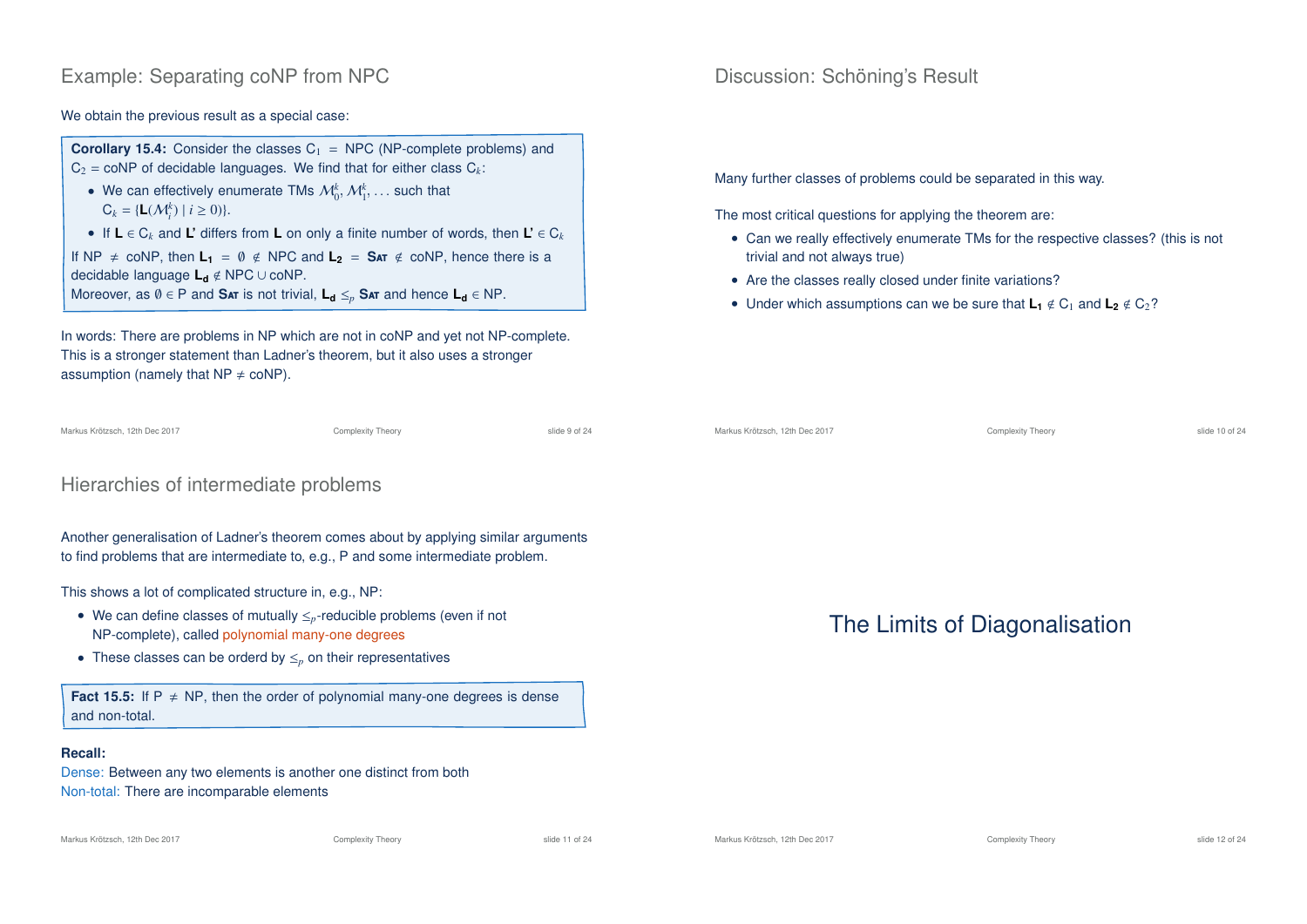### The Power of Diagonalisation

We have established powerful results using diagonalisation arguments:

- Time and Space Hierarchy: even fine-grained time and space classes differ
- Ladner's Theorem: NP-intermediate problems differ from both P and NP-complete

#### What next?

Are there any other interesting open questions about the potential difference of some complexity classes that we would like to resolve?

#### How about separating P from NP?

- This has not been resolved using diagonalisation so far
- Indeed, we know some things that make it seem very unlikely that diagonalisation alone could succeed there

 $\sim$  Coming up next ...

Markus Krötzsch, 12th Dec 2017 Complexity Theory slide 13 of 24

## Cook vs. Karp

One can talk about polynomial-time Turing reductions: if M**<sup>Q</sup>** is a polynomially time bounded OTM that decides **L** we may write  $\mathbf{Q} \leq_T^p \mathbf{L}$ .

Polynomial Turing reductions are also known as Cook reductions, while polynomial many-one reductions are known as Karp reductions.

Cook reductions are more powerful than Karp reductions, since they can make use of solutions to another problem many times within a single run, rather than only once at the very end. We observe:

**Proposition 15.7:**  $\leq_p \subseteq \leq_T$ .

**Example 15.8:** It is easy to see that **TAUTOLOGY**  $\leq^p_T$  SAT, whereas **TAUTOLOGY**  $\leq_p$  SAT is neither known nor expected.

### Review: Oracles

Recall the following defintions from Lecture 3:

**Definition 3.15:** An Oracle Turing Machine (OTM) is a Turing machine M with a special tape, called the oracle tape, and distinguished states *q*?, *q*yes, and *q*no. For a language  $O$ , the oracle machine  $M^O$  can, in addition to the normal TM operations, do the following:

Whenever  $M^{\mathbf{0}}$  reaches  $q_2$ , its next state is  $q_{\text{ves}}$  if the content of the oracle tape is in **O**, and *q*no otherwise.

Observe that invoking the oracle always takes one step only

**Definition 3.16:** A problem **P** is Turing reducible to a problem **Q** (in symbols: **P**  $\leq_T$  **Q**), if **P** is decided by an OTM  $M^Q$  with oracle **Q**.

The following is immediate from the definition:

**Proposition 15.6:** Turing reducibility  $\leq_T$  is transitive.

Markus Krötzsch, 12th Dec 2017 Complexity Theory slide 14 of 24

## Complexity classes with oracles

**Definition 15.9:** Consider a language **O** ⊆ Σ ∗ :

- P<sup>o</sup> is the set of all languages decidable by a deterministic polynomial-time OTM with oracle **O**,
- NP**<sup>O</sup>** is the set of all languages decidable by a non-deterministic polynomial-time OTM with oracle **O**.

Some simple observations:

**Proposition 15.10:** If  $O \in P$  then  $P^O = P$ .

**Proposition 15.11:**  $NP \subseteq P^{Sar}$ .

**Proof:** If **L** ∈ NP, then there is a polynomial many-one reduction *f* from **L** to **S**at, i.e., *w* ∈ **L** iff  $f(w)$  ∈ **Sat.** A polytime OTM for **L**, on input *w*, simply computes  $f(w)$ , and invokes the oracle to decide *f*(*w*) ∈ **S**at.

**Proposition 15.12:** P<sup>O</sup> is closed under complement. In particular, coNP  $\subseteq P^{Sar}$ , and  $NP \neq P^{SAT}$  unless  $NP = coNP$ .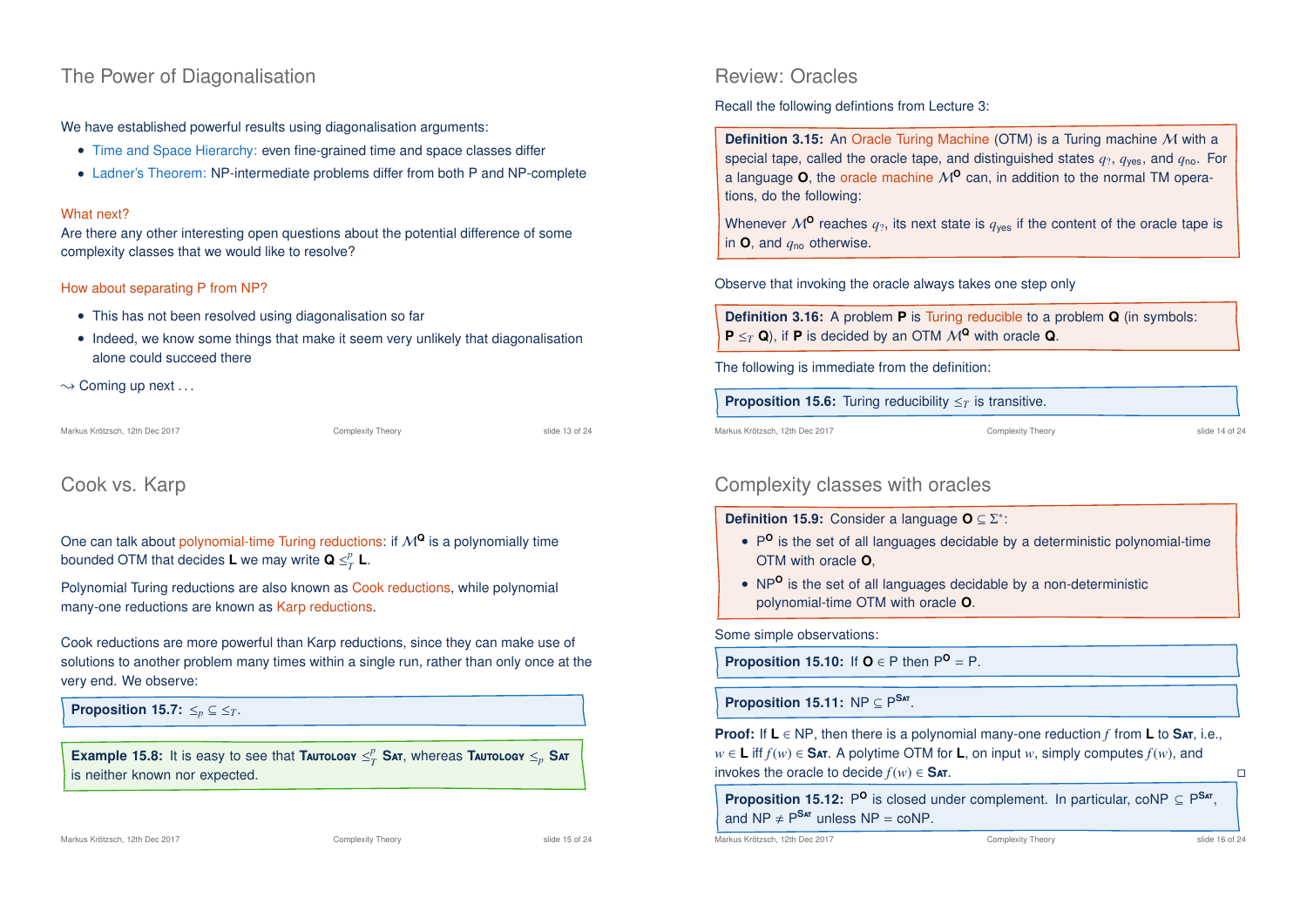### Relativisation

Relativisation is the generalisation of a result about TMs to OTMs for a fixed oracle. It is interesting to ask which results hold true relative to particular oracles.

Proofs by diagonalisation typically relativise: they remain correct if TMs are allowed oracle calls. Indeed, our proofs so far only relied on two properties:

- TMs can be represented as strings (and therefore also iterated over)
- A TM can simulate another one (given as string) without much overhead

Both remain true when looking at machines for a (fixed) orcale **O**.

**Example 15.13:** Consider TMs that can use the Halting problem as an oracle. Such OTMs cannot decide the Halting problem for machines of their own type. Suppose for a contradiction that they could. We can then construct a diagonal TM D that, on input  $\langle M \rangle$ , simulates M on  $\langle M \rangle$  and flips the result. D on input  $\langle D \rangle$ leads to a contradiction.

**Note:** OTMs obtained my providing oracles for the Halting problem of a simpler type of (O)TM give rise to so-called Turing jumps. They produce some of the families of undecidable languages considered in the theory of computability. Markus Krötzsch, 12th Dec 2017 Complexity Theory slide 17 of 24

# Proving the theorem:  $P^A = NP^A$

**Theorem 15.15 (Baker, Gill, Solovay, 1975):** The answer to P  $\stackrel{?}{=}$  NP does not relativise: there are languages **A** and **B** such that  $P^{\text{A}} = NP^{\text{A}}$  and  $P^{\text{B}} \neq NP^{\text{B}}$ .

**Proof:** It is not so hard to find a suitable **A** for the first part of the theorem: the power of the oracle must be such that deterministic and non-deterministic computations coincide.

We know such complexity classes, e.g., PSpace. Therefore set **A** = **T**rue **QBF**. Then:

$$
\mathsf{NP}^{\mathsf{True}\ \mathsf{QBF}} \overset{(1)}{\subseteq} \mathsf{NPSpace} \overset{(2)}{\subseteq} \mathsf{PSpace} \overset{(3)}{\subseteq} \mathsf{P}^{\mathsf{True}\ \mathsf{QBF}}
$$

Inclusion (1) follows from the observation that every nondeterministic OTM with oracle **TRUT QBF** running in polytime can be simulated by an NTM running in polynomial space. Inclusion (2) is Savitch's Theorem. (3) follows from the PSpace-hardness of **T**rue **QBF**. Since P**<sup>T</sup>**rue **QBF** <sup>⊆</sup> NP**<sup>T</sup>**rue **QBF**, we obtain NP**<sup>T</sup>**rue **QBF** <sup>=</sup> <sup>P</sup> **T**rue **QBF** .

Markus Krötzsch, 12th Dec 2017 Complexity Theory slide 19 of 24

### The limits of diagonalisation

The fact that standard diagonalisation relativises suggests that it is too weak to settle questions whose answers do not relativise.

A prominent example was discovered in the 1970s:

**Theorem 15.14 (Baker, Gill, Solovay, 1975):** The answer to  $P \stackrel{?}{=} NP$  does not relativise: there are languages **A** and **B** such that  $P^{\mathsf{A}} = NP^{\mathsf{A}}$  and  $P^{\mathsf{B}} \neq NP^{\mathsf{B}}$ .

Therefore, any proof that answers P  $\stackrel{?}{=}$  NP must be based on some property of (normal) TMs that does not relativise.

Ironically, we will prove the second part of the theorem by diagonalisation!

Markus Krötzsch, 12th Dec 2017 Complexity Theory slide 18 of 24

## Proving the theorem:  $P^B \neq NP^B$

**Theorem 15.16 (Baker, Gill, Solovay, 1975):** The answer to P  $\stackrel{?}{=}$  NP does not relativise: there are languages **A** and **B** such that  $P^{\mathsf{A}} = NP^{\mathsf{A}}$  and  $P^{\mathsf{B}} \neq NP^{\mathsf{B}}$ .

**Proof (continued):** To show  $P^{\mathbf{B}} \neq NP^{\mathbf{B}}$ , we define from an arbitrary language  $\mathbf{C} \subseteq \Sigma^*$ , a language **L<sub>C</sub>** as follows:

 $L_C = \{1^n | \text{ there is } v \in C \text{ with } |v| = n\}$ 

- Clearly, **<sup>L</sup><sup>C</sup>** <sup>∈</sup> NP**<sup>C</sup>** : Given an input of form 1 *n* , an NTM can guess a suitable word *v* and use the **C**-oracle to check the guess
- Whether **L<sup>C</sup>** ∈ P **<sup>C</sup>** or not depends on **C**. (We have already shown that **<sup>L</sup>T**rue **QBF** <sup>∈</sup> <sup>P</sup> **<sup>T</sup>**rue **QBF** must hold)

We will construct the required language **B** such that  $L_B \notin P^B$ .

We only consider the input alphabet  $\Sigma = \{0, 1\}$ . Let  $\mathcal{M}_0, \mathcal{M}_1, \ldots$  be some enumeration polynomial time-bounded OTMs (with oracle **B**, but this is immaterial for the description of the OTM) for Σ. Let  $p_i$  be a polynomial that provides a time bound for  $\mathcal{M}_i$ .